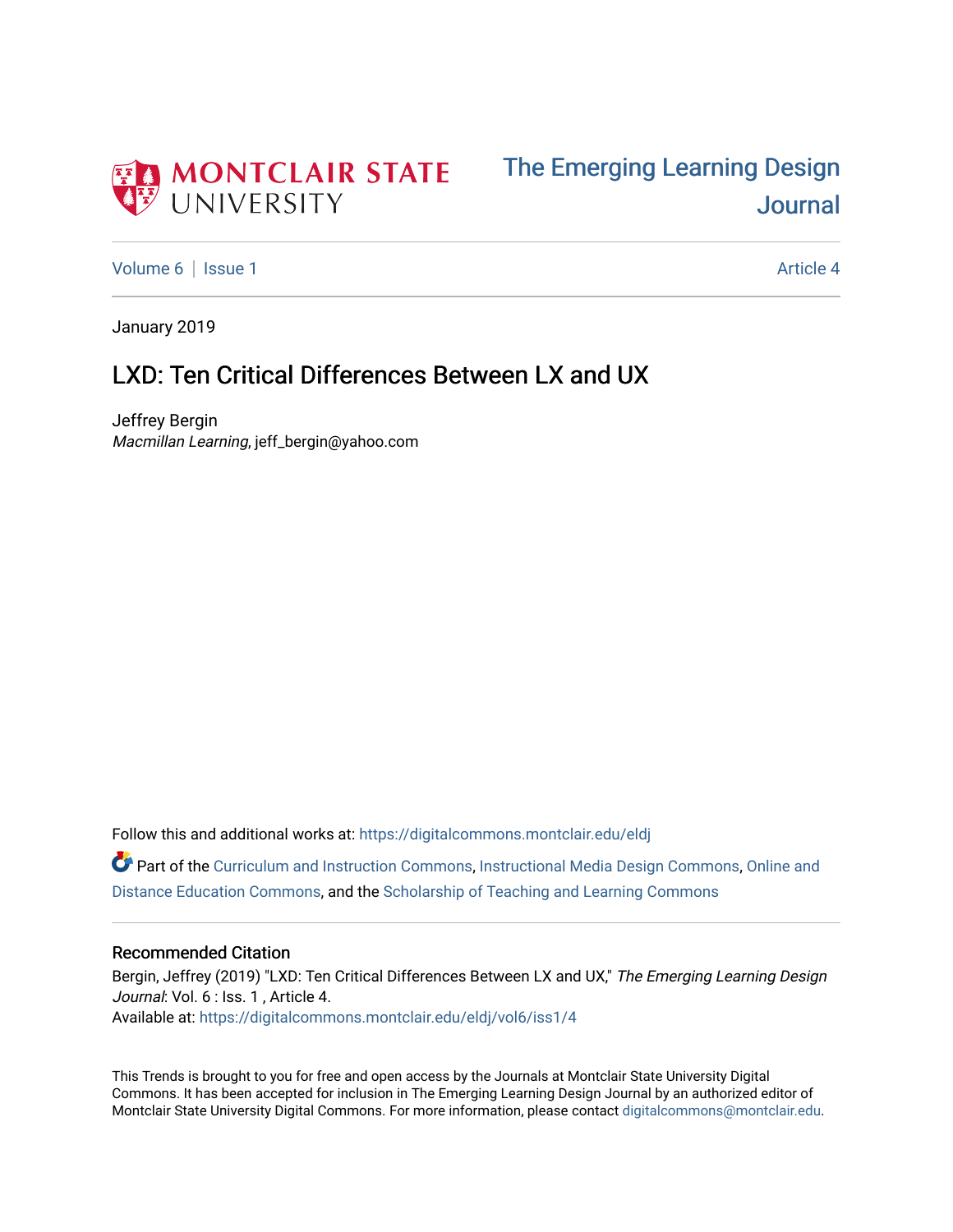### LXD: Ten Critical Differences Between LX and UX

#### Cover Page Footnote

Britez, A. (2018, May 11). Design for outcomes, not devices [Blog post]. Retrieved from https://medium.com/macmillan-design/design-for-outcomes-not-devices-d7c6f449a1c2 Budiu, R. (2017, October 22). You are not the user: The false-consensus effect. Retrieved from https://www.nngroup.com/ articles/false-consensus/ Fundamental attribution error. (n.d.). In Usability first: Usability in website and software design: Usability glossary. Retrieved from http://www.usabilityfirst.com/glossary/fundamentalattribution-error/ Kirby, J.A., Hoadley, C.M. & Carr-Chellman, A.A. (2005). Instructional systems design and the learning sciences: A citation analysis. ETR&D, 53(1), 37-47. Marzano, R.J. (1998) A theory-based metaanalysis of research on instruction. Aurora, CO: McREL International. Retrieved from http://www.faculty.mun.ca/cmattatall/WhatWorks-Marzano.pdf Mayer, R. E. (2001). The Cambridge handbook of multimedia learning. New York: University of Cambridge. McKenney, S., & Reeves, T. C. (2012). Conducting educational design research. New York, NY: Routledge. McWilliams, K., Black, A., Bergin, J., Warnakulasooriya, R. (2017). Unpacking the black box of efficacy. Retrieved from https://www.macmillanlearning.com/Catalog/uploadedFiles/Unpacking\_the\_Black\_Box\_of\_Efficacy.pdf Nielsen, J. & Norman, D. (n.d.) The Definition of User Experience (UX). Retrieved from https://www.nngroup.com/articles/definition-user-experience/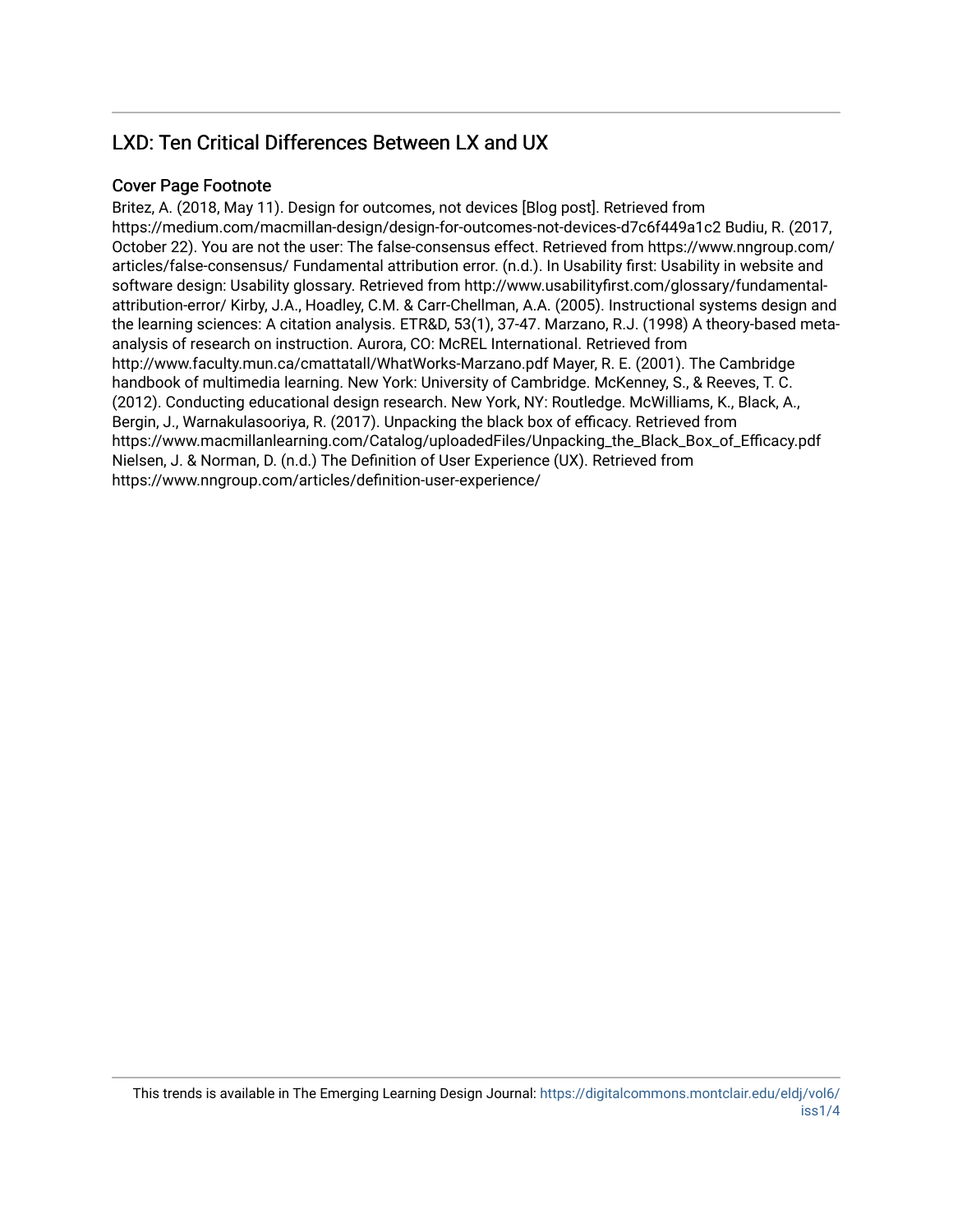



Emerging Learning Design Journal

### Trend

# LXD: Ten Critical Differences Between LX and UX

Jeff Bergin, PhD

Vice President, Learning Research and Design, Macmillan Learning Jeff.Bergin@macmillan.com November 7, 2018

### **ABSTRACT**

The term "Learner Experience Design" is beginning to gain currency. Yet, there is little agreement over what that term means. Is it just user experience design for learners? In my opinion, LX design differs from UX design in ten important ways. Taken together, these differences make the job of learning experience designers quite distinct from the job of user experience designers.

*Keywords: Creativity, Culture of Innovation, User Experience (UX), Design Thinking, Human-Centered Design, Instructional Design, Instructional Systems Design*

The term "Learner Experience Design" (LX) is beginning to gain currency. Yet, there is little agreement over what that term means. It is not simply user experience design (UX) for learners. Don Norman, who coined the term UX, defines it as encompassing "all aspects of the end-user's interaction with the company, its services, and its products." (Nielsen & Norman, n.d.). When we speak of LX, we are focused on the experience of a certain type of user and outcome – the learner and his or her ability to achieve a particular learning outcome. In my opinion, the focus on learners signifies ten important ways LX design differs from UX.

#### **Difference 10: The experience is driven by standards, objectives, and outcomes.**

According to Robert Marzano (1998), "The simple act of setting clear instructional goals, then, produces significant gains in student learning" (p. 127). Learning experiences are driven by objectives and outcomes that are often defined by disciplinary bodies, require assessment, and may result in certification. Addressing these statements in LX may require the construction of detailed ontologies, reporting, and workflows. Thus, LX designers must be fluent in more instructional systems design methodologies such as the development of goal statements, logic models, and theories of change as well as the overall backward design process to develop associated assessments, instructional elements, and performance reporting.

### **Difference 9: The context is variable.**

Imagine two students, both taking Psychology 101. One student is taking the course in a traditional lecture format being taught by a full-time faculty member with a T.A. over a sixteen-week term. Another is taking the course online at a community college over an eight-week term. These two students experience difference physical environments, different term lengths, and different pedagogical approaches, and they likely use educational technologies in quite different ways. While contextual variability is certainly also true in UX design, in LX the end-user (e.g., the student) may have less control over how she or he interacts with the experience, which is being heavily mediated by an instructor who awards a final grade. According to Kara McWilliams (2017), "the complex ecosystem in which learning takes place makes it nearly impossible to isolate the impact of a tool or intervention on learner outcomes" (p. 10).

#### **Difference 8: Research requires additional rigor.**

The best user experiences are based on extensive research with users, rounds of usability research, and analysis of user analytics to provide ongoing optimization. LX requires this research, as well as two other kinds: foundational research in the learning sciences as well as impact research to determine the impact an intervention may have on learner outcomes. Adding these two types of research can be painstaking, rigorous, and create a much more challenging research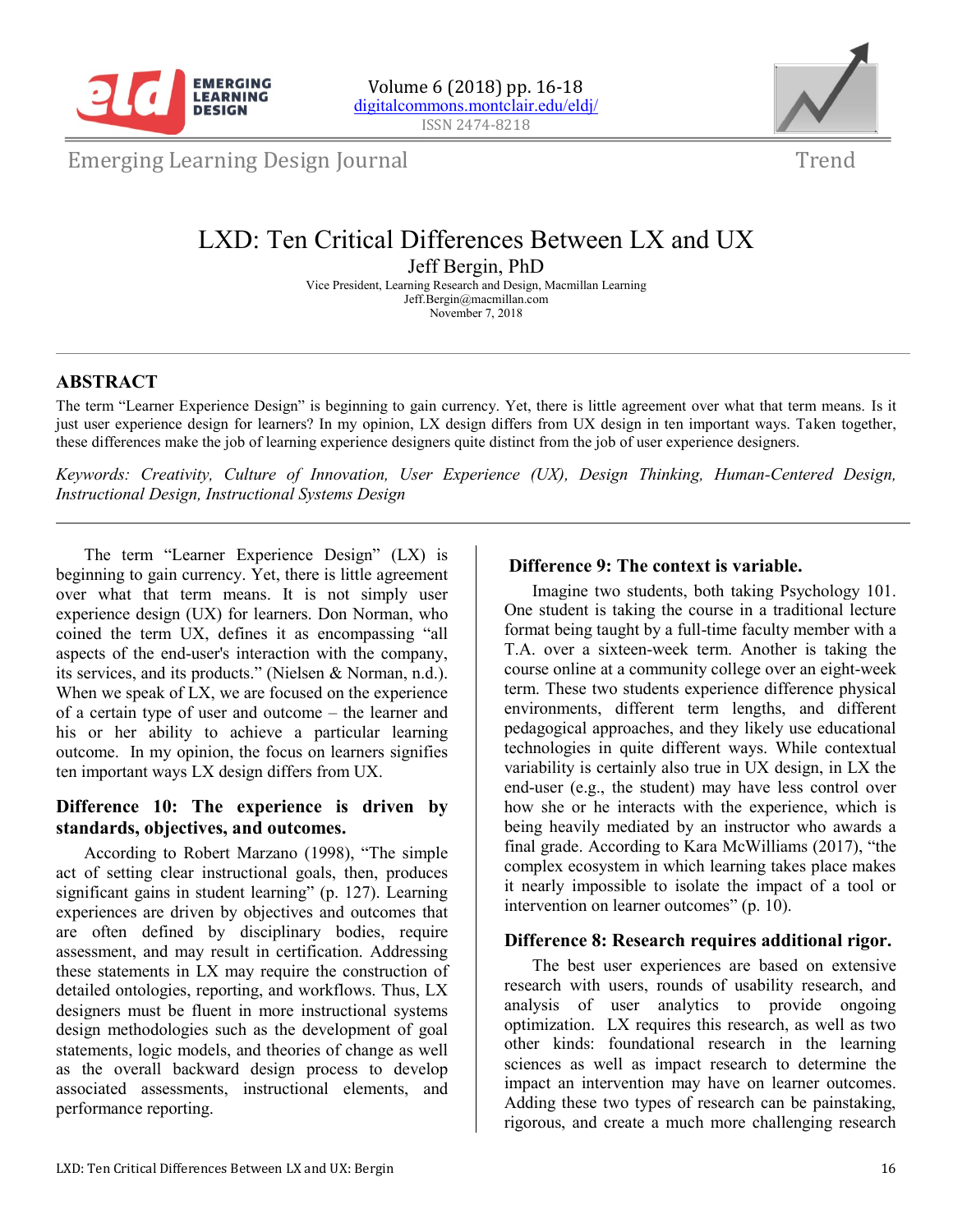

**EMERGING** 



### Emerging Learning Design Journal

agenda. Moreover, there is an "interactive relationship between applied and basic research, by stressing the role of theory in informing design, and the role of design testing in refining theory" (McKenney & Reeves, 2012, p. 11). For example, an LX designer may incorporate interleaving and spaced practice, but later improve how these are incorporated based on assessment and evaluation.

### **Difference 7: Iterative testing raises ethical concerns.**

A commonplace practice in user experience design is A/B testing, which presents subsets of users with slightly different designs, to see which designs are more effective at achieving specific goals. However, such practices are considered unethical in LX, where students are receiving a grade for their performance. Indeed, in software testing, it's common for users to commit attribution error, where there is a "tendency for people to blame themselves rather than external factors for problems they have [such as] the technology or its design" (Usability glossary, n.d.). In other words, students may attribute usability issues not to a poorly designed experience but to their own abilities, which could be detrimental for struggling students. Thus, any A/B testing must be done in highly controlled ways that neither privilege certain designs (and therefore students) nor pose an inadvertent detriment to student performance.

### **Difference 6: Timelines are based on the academic calendar.**

In conventional user experience design, updates can be made at any time. LX, however, requires that releases and updates get managed, at a minimum, around the academic calendar. Thus, there may only be one or two release dates per year, making hitting these windows critical, which requires detailed project plans and can compromise or contradict Agile software development methodologies.

### **Difference 5: Data is difficult to gather and analyze.**

In LX, student data is often gathered to improve the overall experience – just as it is in UX. This may involve analyzing student performance data (for example, to improve assessment items) or evaluating student

behavioral data (for example, to identify usability issues). However, data is often distributed among several systems – a student information system, multiple learning management systems, and multiple digital products – that make accessing and interpreting it challenging. According to Kara McWilliams (2017), "Obtaining these data requires approval by the institution's Institutional Review Board (IRB), or a third-party IRB, and sometimes both. As part of these approvals researchers are required to demonstrate that they have the qualifications and credibility to protect student participants, an infrastructure with appropriate data security, and clear, comprehensive standards for handling data" (p. 14).

### **Difference 4: Learning science and Human Centered Design can be in conflict.**

Once designers begin applying secondary research from the learning sciences to experience design, they may find contradictions between what the literature indicates drives learner outcomes and what actual learners report through design research. For example, the redundancy principle indicates that people learn better from graphics and narration than from graphics, narration, and on-screen text (Mayer, 2001). But what if user testing reveals the desire for more on-screen text? It can be difficult to determine which findings to prioritize, as research published in peer-reviewed journals is often considered the gold standard, but design research is often more recent and more contextually appropriate. In the end, there's no "one size fits all" answer to these issues; indeed, this is where LX can become more of an art than a science. Alex Britez (2018) writes about this in *Design for Outcomes, Not Devices*.

### **Difference 3: The LX is (often) prescriptive and not elective.**

Unlike typical consumer applications, educational technologies are often highly prescribed and the instructor or institution heavily influences the ways in which the technology is used – how often, when, and how it affects student grades. Prescribed experiences require a different understanding of motivation; for example, learners may be extrinsically motivated to achieve a particular grade rather than intrinsically motivated to acquire new knowledge or skills. Thus, designers must consider both how an instructor would